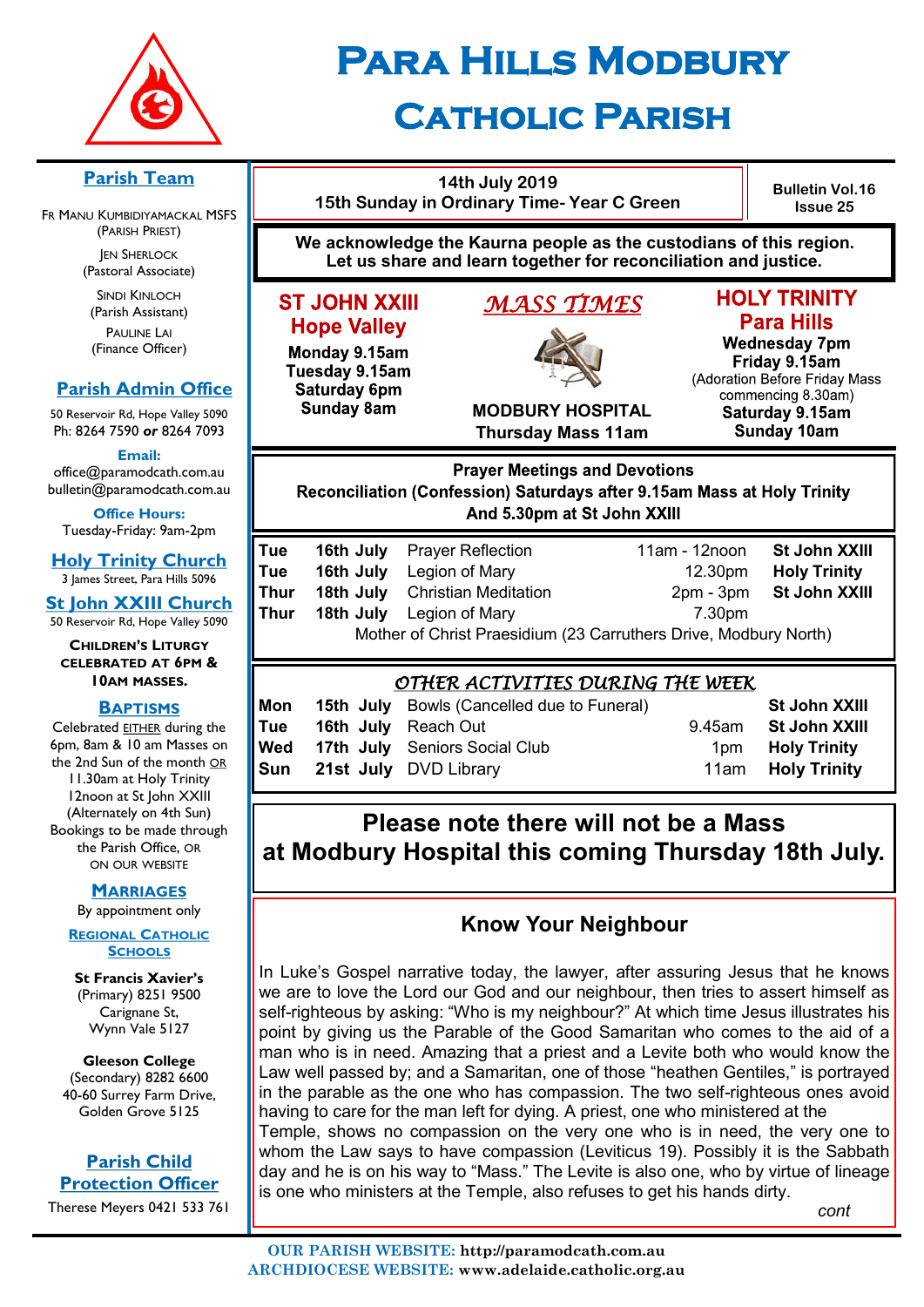This brings to mind the mandate from Pope Francis in his exhortation, the Joy of the Gospel (Evangelium Gaudium), in which he says: "I prefer a Church which is bruised, hurting and dirty because it has been out on the streets, rather than a Church which is unhealthy from being confined and from clinging to its own security" (EG 49). How often do we get caught up in the rituals of our church life that we neglect the very people whom we are called to serve as the Church?

The prophet Moses, preaching to the people, before they take possession of the Land before he dies,

admonishes the people "that the entire Law I have put upon you is within your reach: "No, it is something very near to you, already in your mouths and in your hearts; you have only to carry it out" (Deut. 30). All the Law and the Gospel message calls us to move beyond our

comfort levels and to reach out to our neighbour; even the most rejected by society. Pope Francis says:

"the Gospel tells us constantly to run the risk of a

face-to-face encounter with others, with their physical presence which challenges us, with their pain and their pleas, with their joy which infects us in our close and continuous interaction" (EG 88).

All too often we want to remain comfortable in our faith, so we, in the same manner as the lawyer, through

self- justification ask "so who is my neighbour," when in reality, we know the answer. As Pope Francis tells us in seeking to spread the truths of the Gospel: "it means learning to find Jesus in the faces of others, in their

voices, in their pleas" (EG 91). Do we see those who are stuck in vicious cycles of poverty, those who feel

rejected or ignored by society? Do we try to seek the face of Christ in each of these or do we maintain a healthy distance in the safety of our own circles? Let us try to imitate the "gentile" Samaritan and bring the

Gospel to all; to the Church, which Pope Francis aptly describes as a "field hospital." Let us always seek the face of Christ in others.

Tanulumbedramalakal

## **Religious Education For Families**

We will be starting Religious Education classes from 29th July on

> Mondays at 5pm during school term in the Holy Trinity Hall

Children of all ages are welcome to join.

For more information please contact Jen Sherlock on 8264 7590 or email [pa@paramodcath.com.au](mailto:pa@paramodcath.com.au)

**HAPPY BIRTHDAY JULY BABIES**

20th Jonathan Cruz

☆☆☆☆☆☆☆☆☆☆☆☆☆☆☆☆☆☆☆☆



Readings for 21st July 2019 1st Reading Gen 18:1-10 2nd Reading Col 1:24-28 Gospel Luke 10:38-42

#### **Our Community's Prayer Petitions**  *PLEASE NOTE: THE NAMES ON THE SICK LIST WILL REMAIN FOR TWO MONTHS ONLY UNLESS OTHERWISE NOTIFIED.*

**BULLETIN PRAYER LIST:** Please note that names can only be added to this list by immediate family, or the ill person themselves (for reasons of privacy).

#### **Please Remember in your Prayers Those who are sick, especially:**

Darcy Ridley, Paul Holmes, Dudley Dolman, Father Peter Milburn, Maria Hand, Emma Gammon, Sylvia Gisi, Asher Caudle, David North, Elijah Neri, Wayne Collins, Antoinette Pascale, Marg Dolman, Charlotte Fussell, Selena (Rose) Quinn, Phyllis Anthony, Reta Lockyer, Michael Pritchard, John MacGrath, Ken Robinson, Graham Armstrong, Mary Redmond, Graham Speed, Marlen Piineda, David Truman, Bruce Mc Andie, Rosa Maria Santos, Sean Molloy, Betty Roper, Imperia De Ionno, Julie Reimann, Imelda Schulz, Maddison Calleja, Janice Forrester, Ray Zielonka, Jim Marlow, Gerry Canavan, Jayden Lee, Audrey Athayde, Marie Boulton, Sr. Marleen Dewar OLSH, Kay Kennedy, Rita Robinson, Eileen Ryan, Gary Lockyer, Yvonne Summers.

#### **Recently Deceased**

Marie Bakaj, Josephine Ballard

## **Saints/Feast Days Of the Week**

15th St Bonaventure 16th Our Lady of Mt Carmel 20th St Apollinaris

## *PASSING OF PARISHIONER Marie Bakaj*

The Funeral Mass for Marie Bakaj will be held at St John XXIII Church, 50 Reservoir Road, Hope Valley on Friday 19th July at 11am.

## **Volunteer Briefings**

The Archdiocesan Child Protection Unit offers briefings which all volunteers in the parish are required to undergo every three years.

The purpose of the briefings is to enable our parish to be a community that provides a safe environment for all. It also allows us to meet our legal obligation as volunteers to be educated in keeping children safe. If you are a volunteer in any aspect of parish life and have not yet undertaken such a briefing, or if your last briefing was more than three years ago, you are required to participate in a briefing to be eligible to continue as a volunteer.

| DATE        | <b>TIMF</b>                  | <b>PARISH</b> | <b>VENUE ADDRESS</b>                |
|-------------|------------------------------|---------------|-------------------------------------|
| $16th$ July | 6:30 <sub>pm</sub><br>8:00pm | Prospect      | 14 Barker Road<br>Prospect          |
| $1st$ Aug   | $10:30$ am-<br>12:00pm       | Elizabeth     | 19 Laverstock Rd<br>Elizabeth North |

To register for a Volunteer Briefing please contact the Child Protection Unit either via email at childprotection@adelaide.catholic.org.au or by phone on 8210 8159

**RESPONSORIAL PSALM: Turn to the Lord in your need, and you will live.**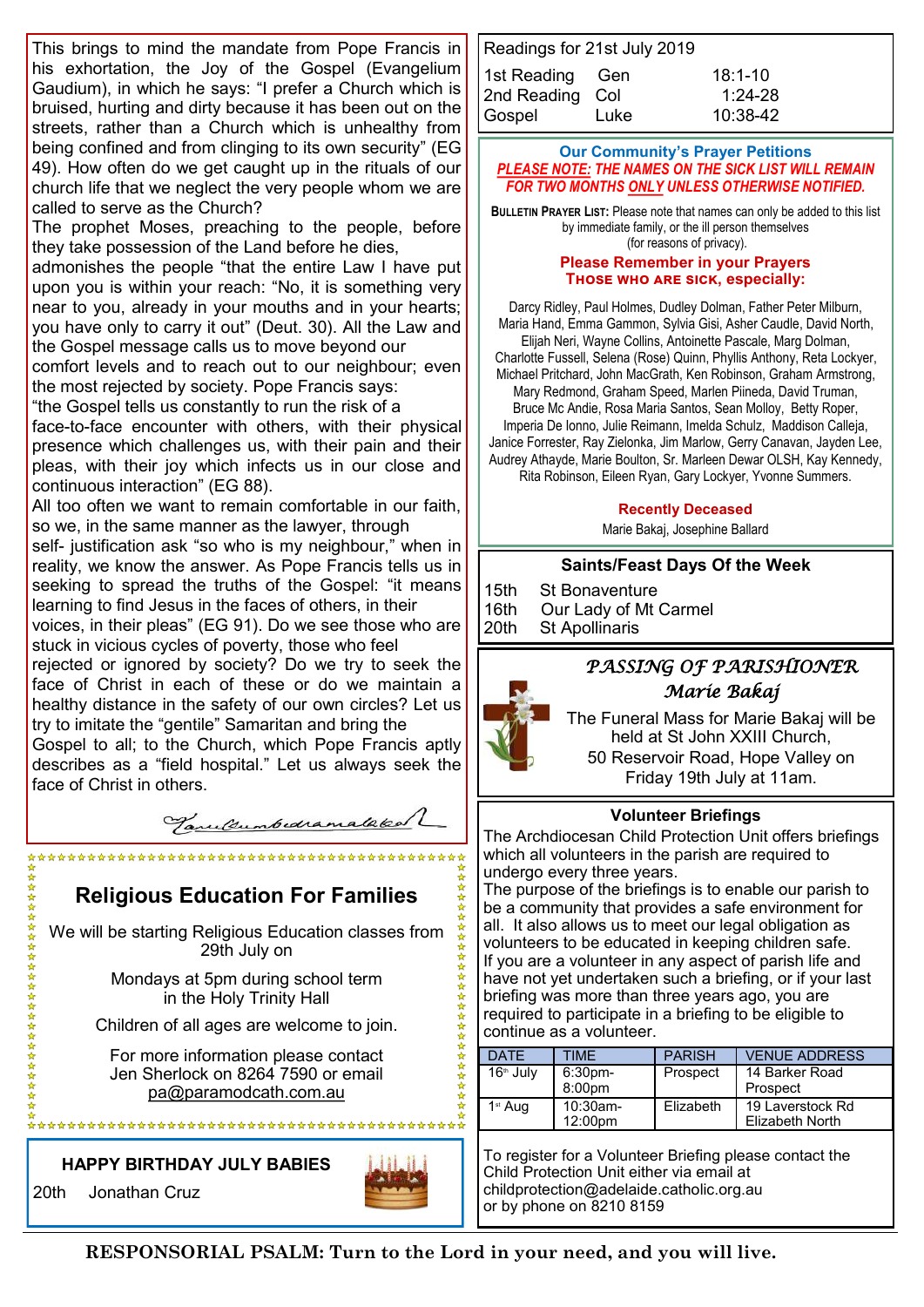#### **ST VINCENT DE PAUL HQ: 1300 729 202 from 9.00am — 1.00pm or www.vinnies.org.au**

## **St Vincent de Paul Modbury Conference**

*Lord your timeless lesson sings out in the voice of constant waves, in the wind through the trees and in the harmonies of life. Wash clean our ears to hear you, make us listen now, for we need your great wisdom to assist us in our life. Amen.*

Only two calls this week; one to an elderly lady with serious mental health issues, and the other to a mother of an ICF addicted adult son

We received a generous box of groceries from the Golden Grove kindergarten this week (and paintings from the children).

## **Pantry needs this week are:**

Vegemite (small), Pasta, Tinned Carrots and Sugar .

It will greatly help if any or all of these items could be placed in the Vinnies' collection basket.

Thank you and God Bless

## **REACH OUT GROUP**

| Reader:       |  |  |  |
|---------------|--|--|--|
| Offertory:    |  |  |  |
| Communion:    |  |  |  |
| Altar Server: |  |  |  |

Tuesday 16th July 2019 9.15am Mass at St John XXIII Rafael Melegh Barbara Sorrell & Margaret Dunn Pat Harvey & Margaret Emery Jos Hensing

All welcome



# DEVELOPMENT FUND 2019

Congratulations Miriam Morrison No. 73

Drawn by Jim Jacka for Kathleen Jacka

Contact: Marg Dolman 8264 1317 to be included in the draw.



## **Volunteer Needed**

The parish office is looking for someone with computer skills (Microsoft Office)

to volunteer in the parish office for 6 hours per week on Wednesdays or, alternatively for some combination of 6 hours over Wednesdays and Thursdays.

If you are interested in volunteering your time, or in finding out more about what would be required, please contact Fr Manu at [pp@paramodcath.com.au.](mailto:pp@paramodcath.com.au)

## **Apostleship of the Sea 2019**

This weekend is Sea Sunday, when the Church prays for all those who live and work at sea. The special collection for Stella Maris, Apostleship of the Sea, which provides practical and spiritual support to seafarers visiting our ports, will be taken up next weekend.

## **SACRAMENTAL PROGRAM**

Enquiry Dates for Sacramental Program for 2019-2020 17th September St John XXIII Church at 7pm 18th September Holy Trinity Church at 8pm (after 7pm Mass)

For any other enquiry please contact Jen Sherlock, Pastoral Associate on: 8264 7590 or Email: pa@paramodcath.com.au

## **R.C.I.A. – Rite of Christian Initiation of Adults**

R.C.I.A. is a process that invites people to a Faith journey that may lead to joining the church or to the completion of initiation into the church. So the process is for anyone who is:-

- Not baptised and has no religious affiliation, but is interested in becoming a Catholic
- ◆ Already Baptised in another Christian Faith but wishes to join the Catholic church
- ◆ Baptised Catholic and is wanting to prepare for the other Sacraments of Initiation i.e. Confirmation and First Holy Communion.

Meetings will begin in this parish on 1st September after 10am Mass at Holy Trinity. Anyone seeking more information please contact: Jen Sherlock 8264 7590 or email [pa@paramodcath.com.au](mailto:pa@paramodcath.com.au) or speak with Fr Manu.

### **LEARN MORE ABOUT YOUR FAITH**

- **.** Lives of the Saints
- Papal Encyclicals & Letters
- Teachings of the Magisterium
- Insights into the Gospels of Mark, John etc.
- How to read the Bible
- Does the Church still teach that?
- The persecuted Church
- Pilgrimages
- A Catholic perspective of World News DVD Library every 3rd Sunday of the month at Holy Trinity. **The Library will be open on—21st July after 10AM MASS WE ARE ALL CALLED TO HOLINESS DON'T MISS YOUR CHANCE**



Loving God, help me to be neighbourly towards the people around me, help me to see past the bad and sad things other's do. Help me to show them compassion and love as you have shown me.

**GOSPEL ACCLAMATION: Alleluia, alleluia! Your words, Lord, are spirit and life; you have the words of everlasting life. Alleluia***!*